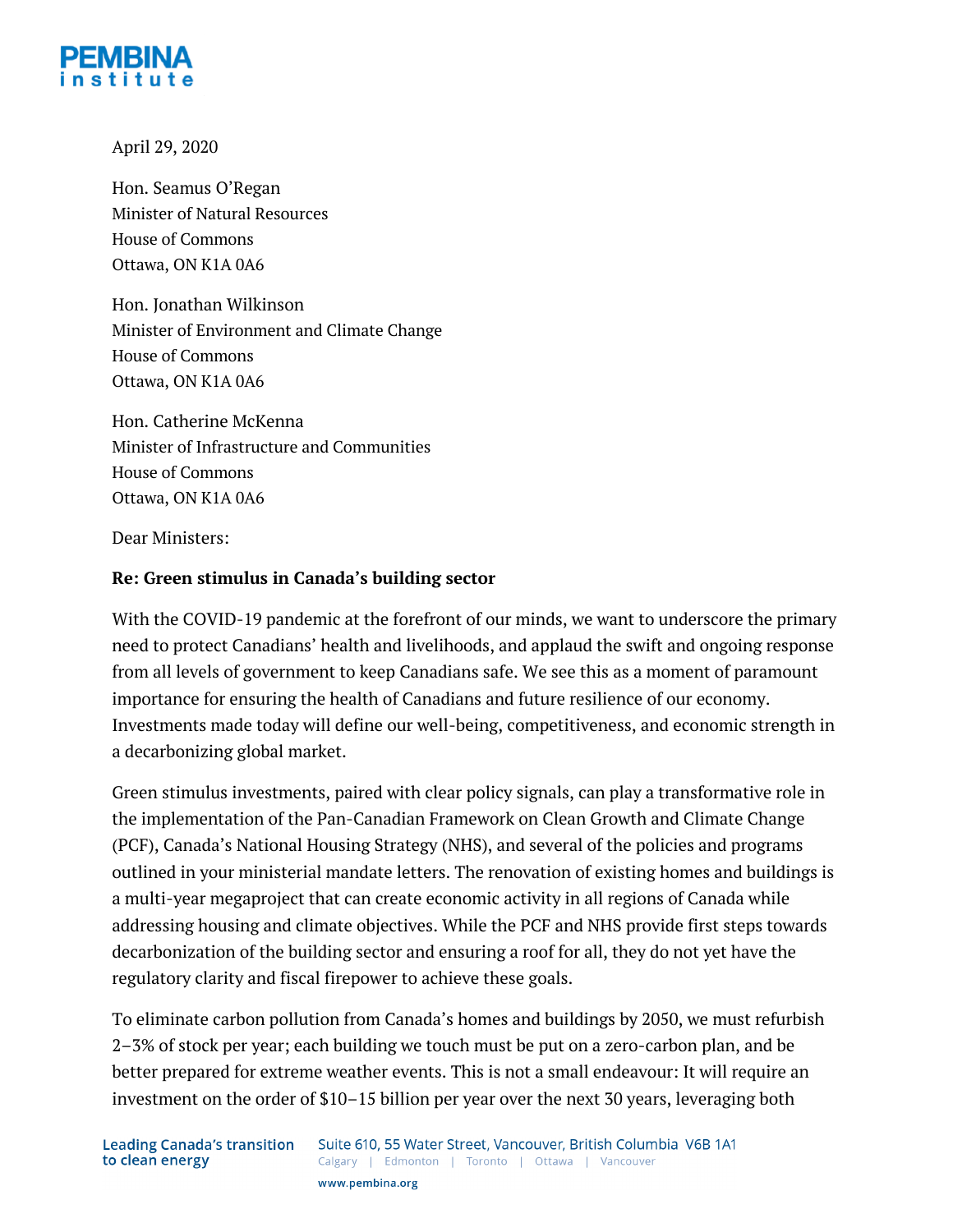public and private capital. Upgrading these buildings will require close co-ordination between regulations and incentive programs, informed by transparent building data.

The intention to **regulate carbon pollution** from new and existing buildings must be made clear to the construction and real estate industries to give them time to prepare. More than three years after the signing of the PCF, most provinces and territories (P/T) have not signalled their intention to adopt net-zero energy building codes and none have a comprehensive roadmap for decarbonizing the building sector by mid-century. To address the climate emergency, codes and regulations cannot focus only on energy efficiency; they must also address fuel choice and set clear, decreasing carbon pollution limits for new and existing buildings.

Public subsidies are needed to build capacity ahead of regulations and to minimize impacts on housing affordability. To be effective, **incentive programs** must prioritize deep retrofits over incremental gains and be built to last until backstopped by regulations; the boom and bust resulting from short-lived incentive programs is detrimental to the establishment of a mature retrofit industry.

To guide investments and ongoing refinement of incentives and regulations, government and industry need **transparent building data** on assets and performance. Access to usable, validated building information is also necessary for the real estate and insurance industries to assess climate and regulatory risks and to assign value to building retrofits.

#### Key recommendations:

- Set explicit carbon pollution limits in building codes for new and existing buildings and adopt federal heating equipment standards requiring low-carbon systems by 2030.
- Work with P/T to develop carbon reduction targets for the building sector for 2030, 2040, and 2050.
- Make a major nationwide infrastructure investment in retrofits for existing buildings by increasing the Greener Home retrofit target and expanding it to include multi-unit residential buildings, using grants and loans to cover a significant portion of the retrofit cost.
- Co-finance deep retrofits of public and commercial buildings with a focus on schools, hospitals, and social housing.
- Invest \$500 million for training for Canada's low-carbon building workforce.
- Make access to a portion of these funds conditional on advancing regulatory roadmaps for a zero-carbon building sector by 2050.
- Focus incentives and programs on deep retrofits and fuel switching; incentives should not be provided for natural gas furnaces or boilers unless long-term contracts for renewable gas can be secured.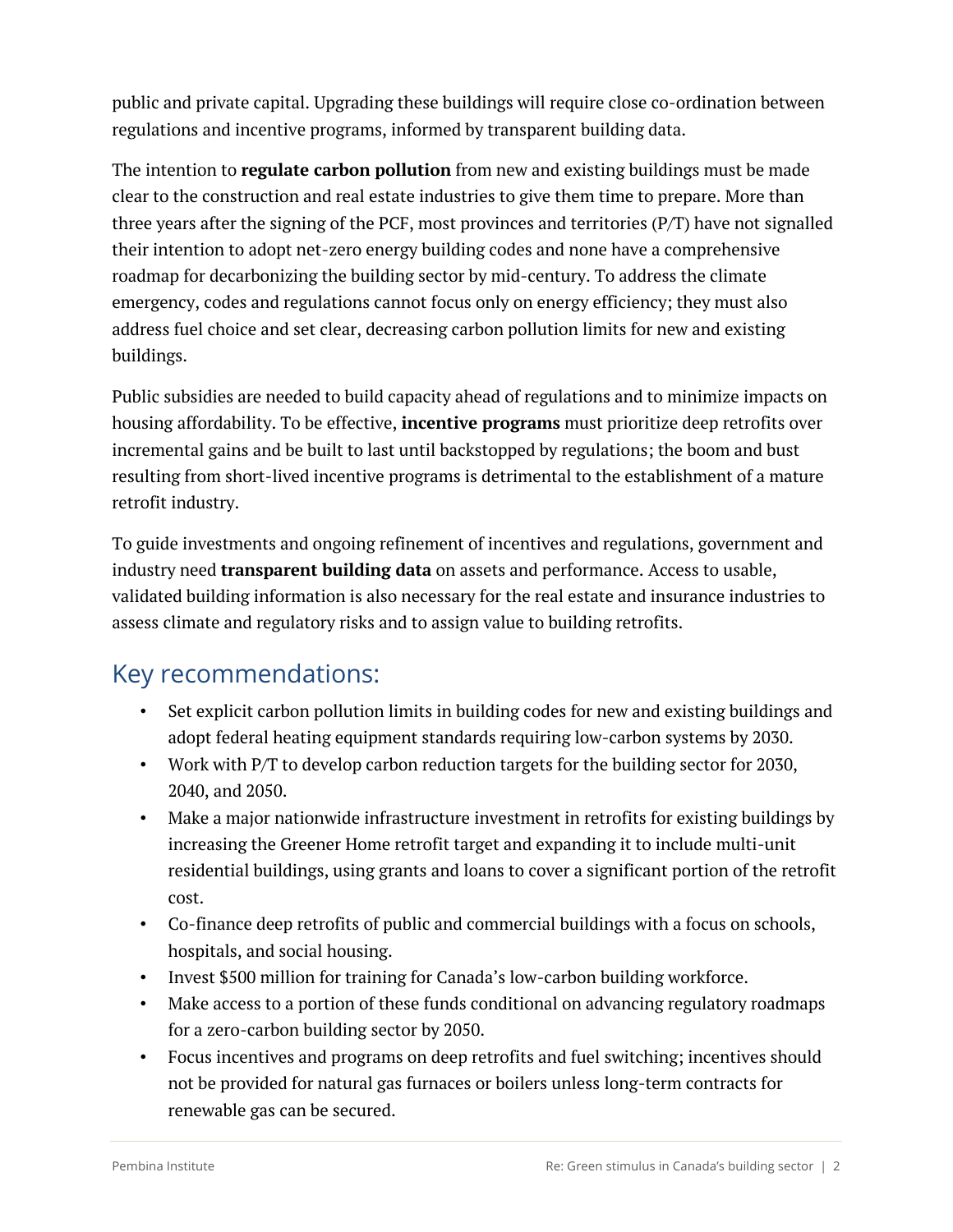• Develop a comprehensive national building data framework, including open data policies for public agencies (improve data standards and provide open access to data stored at local, provincial, and federal levels), electronic data transfer requirements for utility data, and implementation of energy performance disclosure policies.

These recommendations are further detailed in the enclosed document. Given the number of departments and agencies involved, we recommend the creation of a cross-ministerial working group to co-ordinate a national retrofit strategy, supported by an expert advisory panel. We would be happy to meet via videoconference to discuss these recommendations with you or your staff.

Yours sincerely,

Linda Coady

Linda Coady Executive Director Pembina Institute

Enclosure: Achieving Canada's climate and housing goals through building retrofits

cc:

Hon. Bill Morneau — Minister of Finance

Tyler Meredith — Director of Policy, Office of the Minister of Finance

Matthew Whittington — Director of Policy, Office of the Minister of Natural Resources

Erin Flanagan — Director of Climate, Energy and Regulatory Affairs, Office of the Minister of Environment and Climate Change

Claire Seaborn — Director of Policy and Legal Affairs, Office of the Minister of Infrastructure and **Communities** 

Abdikheir Ahmed — Director of Policy, Office of the Minister of Family, Children and Social Development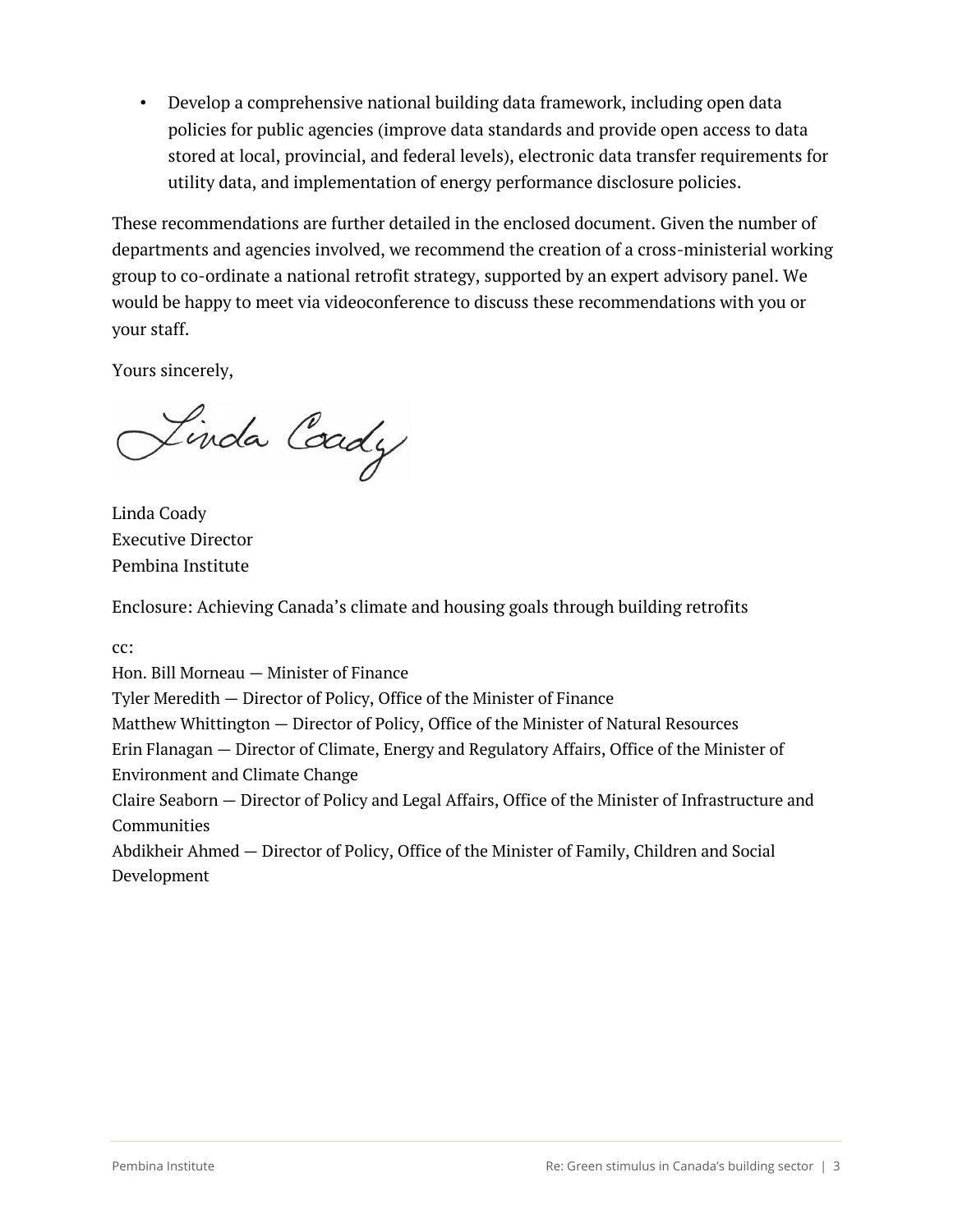# Full list of recommendations

For details, see the enclosed document, *Achieving Canada's climate and housing goals through building retrofits*.

### Retrofits in homes (Green Homes program)

*Minister of Natural Resources Seamus O'Regan Minister of Families, Children and Social Development Ahmed Hussen*

- 1. Increase the Greener Home retrofit target and pair loans with outcome-based grants
- 2. Partner with retail banks and financial technology firms for program delivery.
- 3. Align with residential PACE (Property-Assessed Clean Energy) programming.
- 4. Allow the formula to vary by market segment, region, and equity considerations.
- 5. Develop low-cost labelling tools aligned with EnerGuide, and work with provinces and territories to implement labelling requirements at point of sale or rental.
- 6. Create an ongoing funding mechanism for low-carbon finance programs distinct from general revenues.

### Retrofits in affordable housing

#### *Minister of Families, Children and Social Development Ahmed Hussen Minister of Infrastructure and Communities Catherine McKenna*

- 7. Create a top-up fund for NHS-funded retrofits and new construction projects that achieve deep carbon reductions.
- 8. Require stronger climate resiliency in NHS-funded projects.
- 9. Provide more flexibility on meeting accessibility targets in retrofit situations.
- 10. Create a market-rental preservation program.

#### Retrofits in commercial buildings

*Minister of Natural Resources Seamus O'Regan Minister of Infrastructure and Communities Catherine McKenna Minister of Finance Bill Morneau*

- 11. Develop an arm of the Canada Infrastructure Bank dedicated to the identification, underwriting, and securitization of commercial retrofit loans.
- 12. Collaborate with the Canada Mortgage and Housing Corporation and the Federation of Canadian Municipalities on the development of a national commercial PACE program.